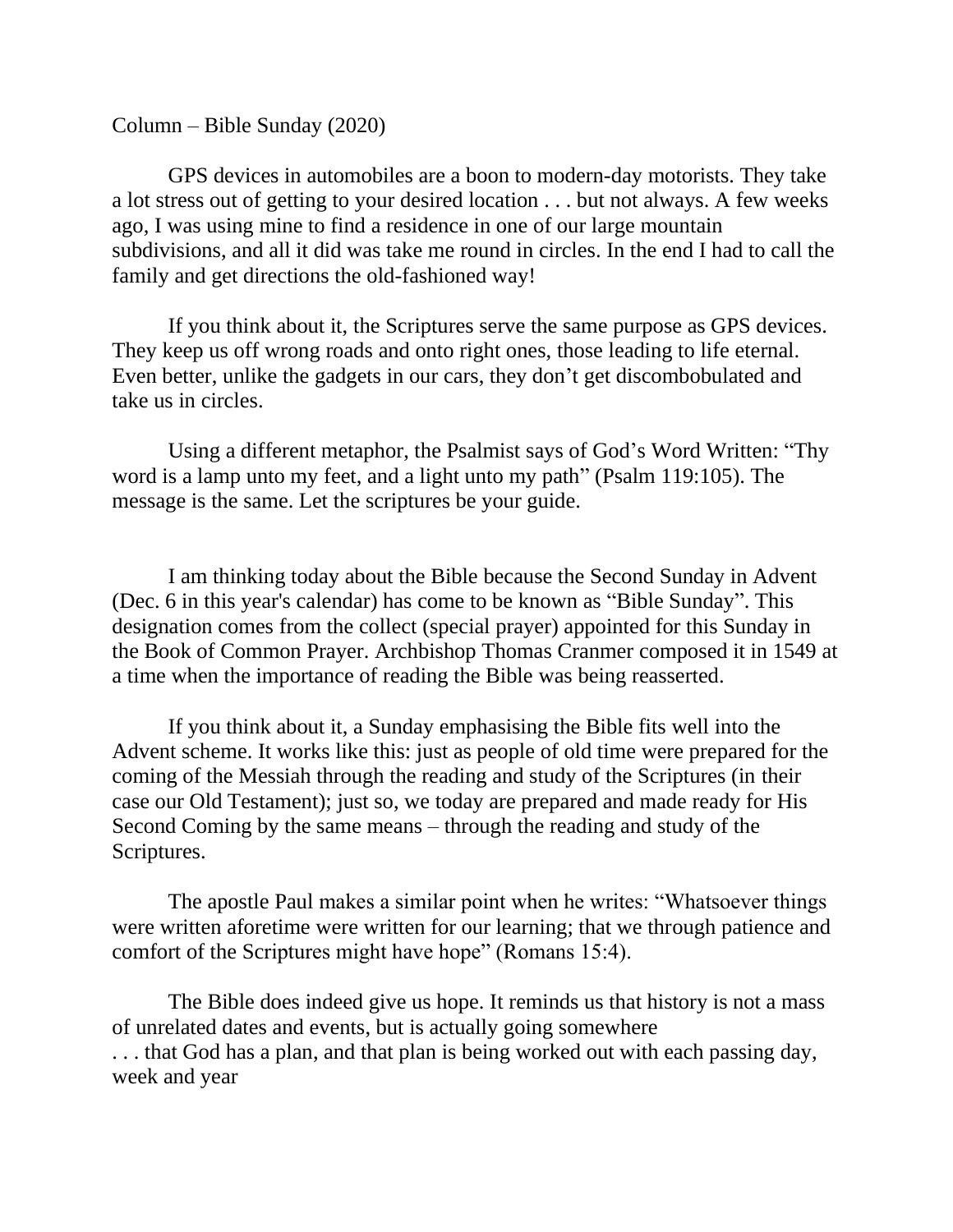. . . that a new order is waiting in the wings and will be revealed fully at Jesus' Second Coming.

Unfortunately, some Bible readers miss the big picture. They do so, at least partially, because they get so caught up in the stories that they never get to The Story.

Think about the pieces of a jigsaw puzzle. Each is important, and some may even contain interesting colours and patterns. Even so, the full glory of the puzzle is revealed only when the pieces are put together. So it is with the stories of the Bible. We dare not leave the pieces spread on the table.

As we seek to do this, it might be helpful to think of the Bible as a play with five acts. In Act 1 God creates the world good. In Act 2, something muddles things up (Genesis 3). A roadblock comes down in front of God's creation project which must be removed before God's plan can go forward. In Christian parlance this is called human sinfulness.

In Act 3, God begins a reclamation project when He calls a particular family – the family of Abraham. This group of people will be the means whereby He will put the world, torn apart by sin, back together again.

The drama then arrives at its great new moment with the coming of one particular member of Abraham's family – Jesus the Messiah. He takes the world's pain and sin upon Himself and exhausts it on the cross and in so doing makes a new beginning for the human race. This is Act 4.

You and I are now living in this fourth act. God's future has burst into the present, and we – if we have been united to the true King in faith and baptism – are part of this future. We, moreover, have a part to play in the present. We are to announce Jesus and be outposts of the Kingdom until the King returns.

Act 5 begins when Jesus appears the second time. Then, the roadblock placed in front of God's creation project in Genesis 3 will be removed. At that time, God will wipe away all tears, and death itself will be no more (Revelation 21:4). Hope lost will be hope regained.

Let's not be part smart; let's read the Bible for all its worth . . . on Bible Sunday, yes, but all year long.